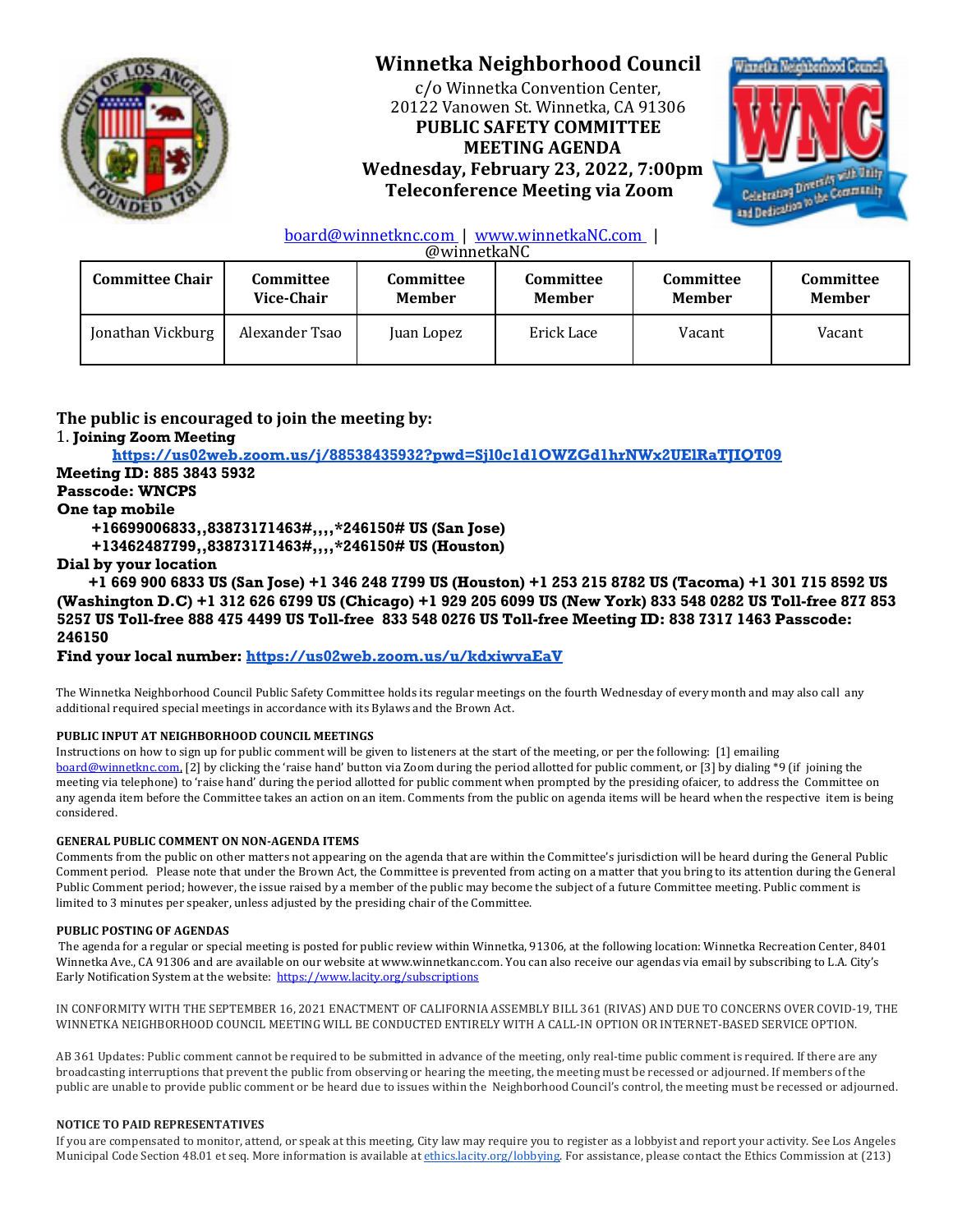## 1. **CONVENE MEETING**

- 2. **PLEDGE OF ALLEGIANCE [1 min]**
- 3. **COMMITTEE MEMBER ROLL CALL [1 min]**

#### 4. **MEETING RULES & ANNOUNCEMENTS [3 min]**

a. Review Rules of Decorum/Code of Civility.

### 5. **COMMUNITY/GOVERNMENT REPORTS & ANNOUNCEMENTS [5 min]**

## 6. **PUBLIC COMMENT [3 min each, 18 min max]**

### **7. OLD BUSINESS**

- **a.** Confirm size of Public Safety Committee and announcement of new member
- **b.** Flyer with a zoom link for the meeting.
- **c.** Host a neighbor

### 8. **NEW BUSINESS**

- a. Update on public safety at the parks
- b. Congress of Neighborhood Watches
- c. Public Service Outreach

#### 9. **GOOD OF THE ORDER** [2 min]

## 10. **MEETING ADJOURNED**

#### **THE AMERICANS WITH DISABILITIES ACT**

As a covered entity under Title II of the Americans with Disabilities Act, the City of Los Angeles does not discriminate on the basis of disability and, upon request, will provide reasonable accommodation to ensure equal access to its programs, services and activities. Sign language interpreters, assistive listening devices and other auxiliary aids and/or services, may be provided upon request. To ensure availability of services, please make your request at least 3 business days (72 hours) prior to the meeting you wish to attend by contacting either:

- The Winnetka NC Board Secretary via email at secretary@winnetkanc.com or
- $^{\bullet}$  The Winnetka NC President via email at  $\underline{\text{duebersax@winner}}$

#### **PUBLIC ACCESS OF RECORDS**

In compliance with Government Code section 54957.5, non-exempt writings that are distributed to a majority or all of the board in advance of a meeting may be viewed at our website: www.winnetkanc.com or at the scheduled meeting. In addition, if you would like a copy of any record related to an item on the agenda, please contact the Winnetka NC Board Secretary via email at secretary@winnetkanc.com

#### **RECONSIDERATION AND GRIEVANCE PROCESS**

The Board may reconsider and amend its action on items listed on the agenda if that reconsideration takes place immediately following the original action or at the next regular meeting. The Board, on either of these two days, shall: (1) Make a Motion for Reconsideration and, if approved, (2) hear the matter and Take an Action. If the motion to reconsider an action is to be scheduled at the meeting following the original action, then two items shall be placed on the agenda for that meeting: (1) A Motion for Reconsideration on the described matter and (2) a {Proposed} Action should the motion to reconsider be approved. A Board member who has previously voted on the prevailing side of the original action taken can only make a motion for reconsideration. If a motion for reconsideration is not made on the date the action was taken, then a Board member on the prevailing side of the action must submit a memorandum to the Secretary identifying the matter to be reconsidered and a brief description of the reason(s) for requesting reconsideration at the next regular meeting. The aforesaid shall all be in compliance with the Brown Act.

#### **PROCESS FOR FILING A GRIEVANCE**